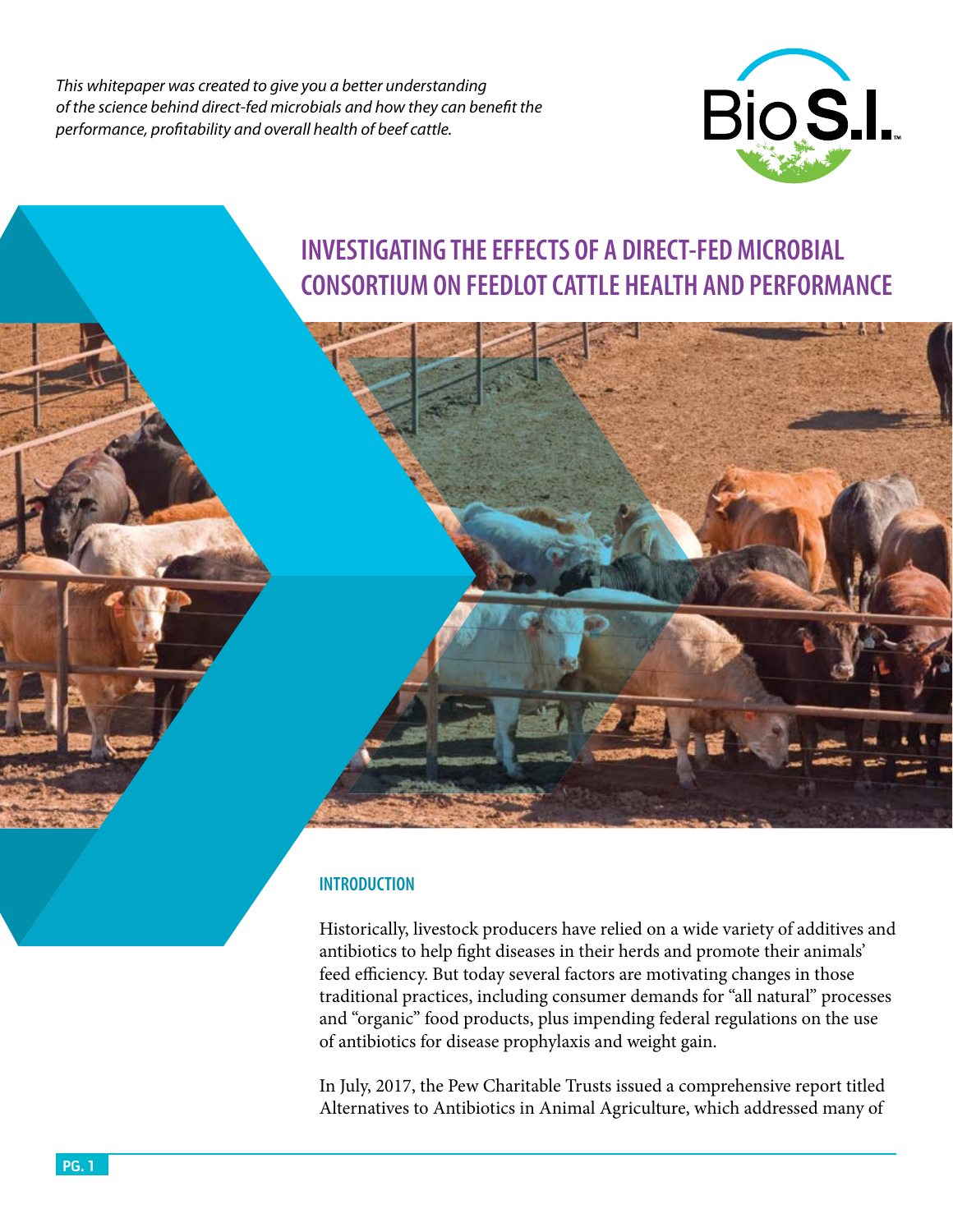the current concerns and discussed new treatment options. The Pew report stated, in part: "Because the use of antibiotics in any setting drives resistance expansion everywhere, it is important to minimize the use of these drugs—a goal that depends on eliminating inappropriate uses and finding other means of preventing infections . . . Alternative products play a crucial role in allowing farmers and veterinarians to reduce the use of antibiotics."

These attitudinal changes and demands have led to greater interest throughout the livestock industry in the subject of alternative treatments, including direct-fed microbial (DFM) products. In simple terms, the concept of direct-fed microbials – or as they are often called, probiotics -- means feeding animals a supplement of viable, beneficial microorganisms for the purpose of balancing their microbial ecosystems to support their immune systems and improve digestive functions.

Among other positive effects, probiotics work in the gut to compete against undesirable organisms for nutrients and to enhance production of enzymes and natural bacteria. In the specific case of beef and dairy cattle, those activities help to stimulate immune response functions, minimize ruminal/intestinal disorders, and promote fermentation. As a result, the animals have greater potential for staying healthy and optimizing their performance. The Pew study noted: "Probiotics have shown promise for disease prevention in cattle,<sup>1</sup> as well as enhancing a variety of production parameters, and probiotics are widely used commercially in cattle. According to recent data, 20 percent of U.S. dairy operations use probiotics to prevent disease in dairy cows, and to improve health and productivity in dairy calves.<sup>2</sup> Similarly, more than 1 in 4 large feedlots with more than 1,000 cattle uses probiotics to prevent disease.<sup>3</sup> An FAO (Food and Agriculture Organization) report as well as several meta-analyses, and systematic reviews have concluded that probiotics are effective at enhancing productivity and preventing or treating disease in beef as well as dairy cattle and calves.4 "

The benefits of probiotic products can be especially important for cattle during times of stress, such as shipping, disease exposure, environmental challenges, and nutrient deficiencies in their rations. Those kinds of events often disrupt an animal's normal digestive processes, but by balancing gut flora, the microbial products can counteract the stress-related effects and help the animal's systems to function properly. Logically, those animals should then tend to be healthier and less susceptible to diseases. Given the growing interest in probiotic additives for animal feed, a number of microbial products are being developed and intro"Because the use of antibiotics in any setting drives resistance expansion everywhere, it is important to minimize the use of these drugs ..."

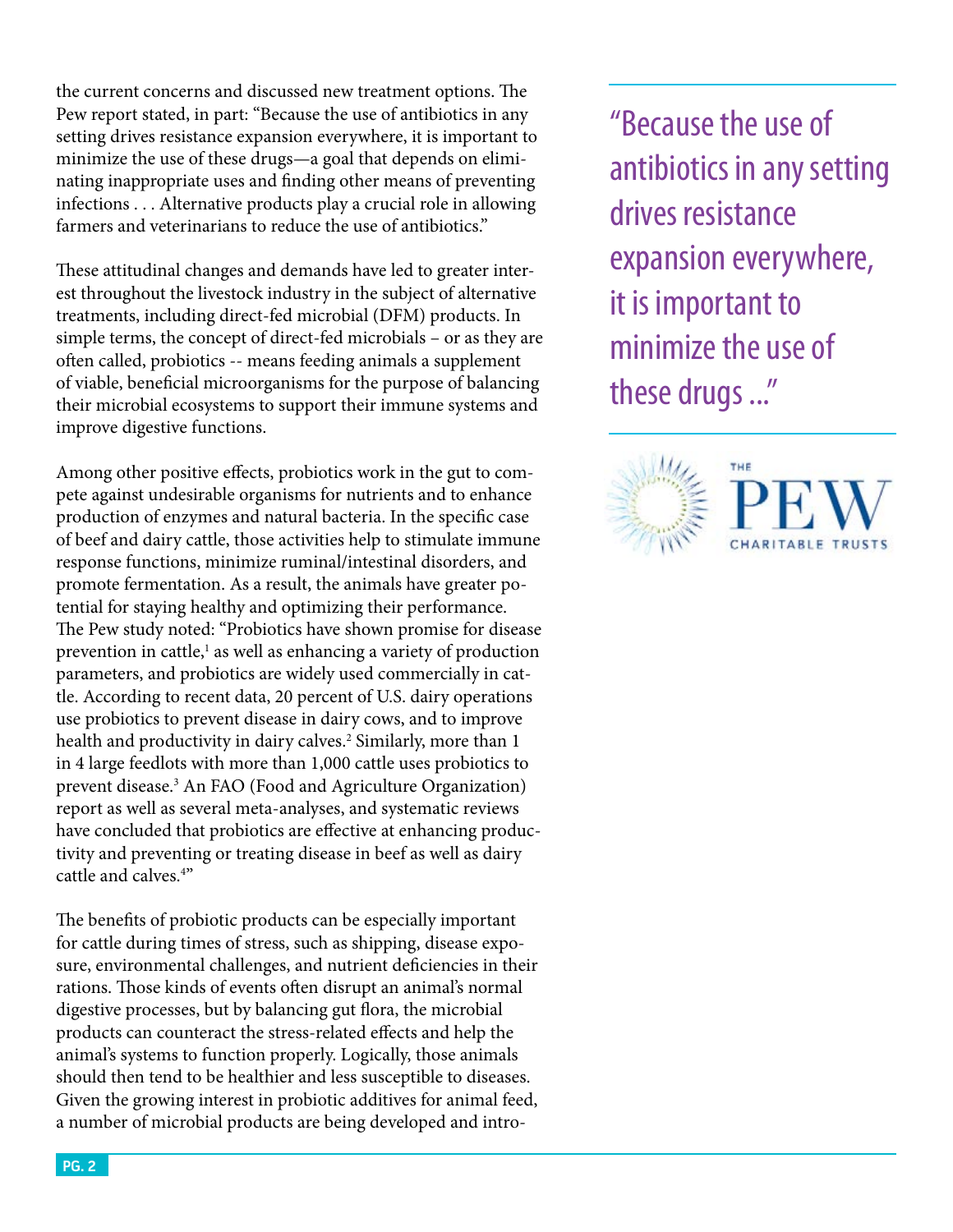

"... modern livestock kept in contained areas cannot typically maintain proper amounts of the microbes in their systems"

duced. Researchers and nutritionists hope to identify microbial supplements which can decrease morbidity as well as support good animal growth and efficiency.

One such study was conducted in the spring and summer of 2016. Bio S.I. Technology, LLC, offers a unique livestock probiotic additive known as Jackpot™. This product is a consortium of microorganisms composed of soil-derived bacteria that have been isolated from several sources in nature, including grasslands and prairies.

Those beneficial microbial organisms, which are needed to support an animal's immune system and digestive processes, traditionally have come from pasture soil when cattle grazed, but modern livestock kept in contained areas cannot typically maintain proper amounts of the microbes in their systems.

The various direct-fed microbial products carry claims that they enhance the performance of feedlot animals. Bio S.I. initiated its own proprietary research to bring scientifically objective data to the claims regarding Jackpot. To conduct the trials, Bio S. I. partnered with Palo Duro Consulting, a respected research organization with a reputation for providing valid data from independent, verifiable studies.

## **RESEARCH GOALS AND METHODOLOGIES**

The Jackpot cattle trial was initiated with several clear goals. Bio S.I. Technology wanted to obtain and analyze relevant data which would:

- Assess the performance of Jackpot direct-fed microbials on defined metrics such as the costs of therapeutic disease treatments and cull rates, along with weight gain and feed conversion
- Correlate differences in cattle performance with the microbial flora found in the hindgut
- Determine areas where the Jackpot formula could be improved to enhance animal performance even further.

The trial began on February 4, 2016, in Canyon, Texas, using 100 head of mixed stockers with Angus predominance (98% black-hided). Upon arrival, each animal was weighed. The average weight per individual was 560.97 pounds.

The animals were randomly separated into ten groups of ten, and each was assigned a tag number and a pen number.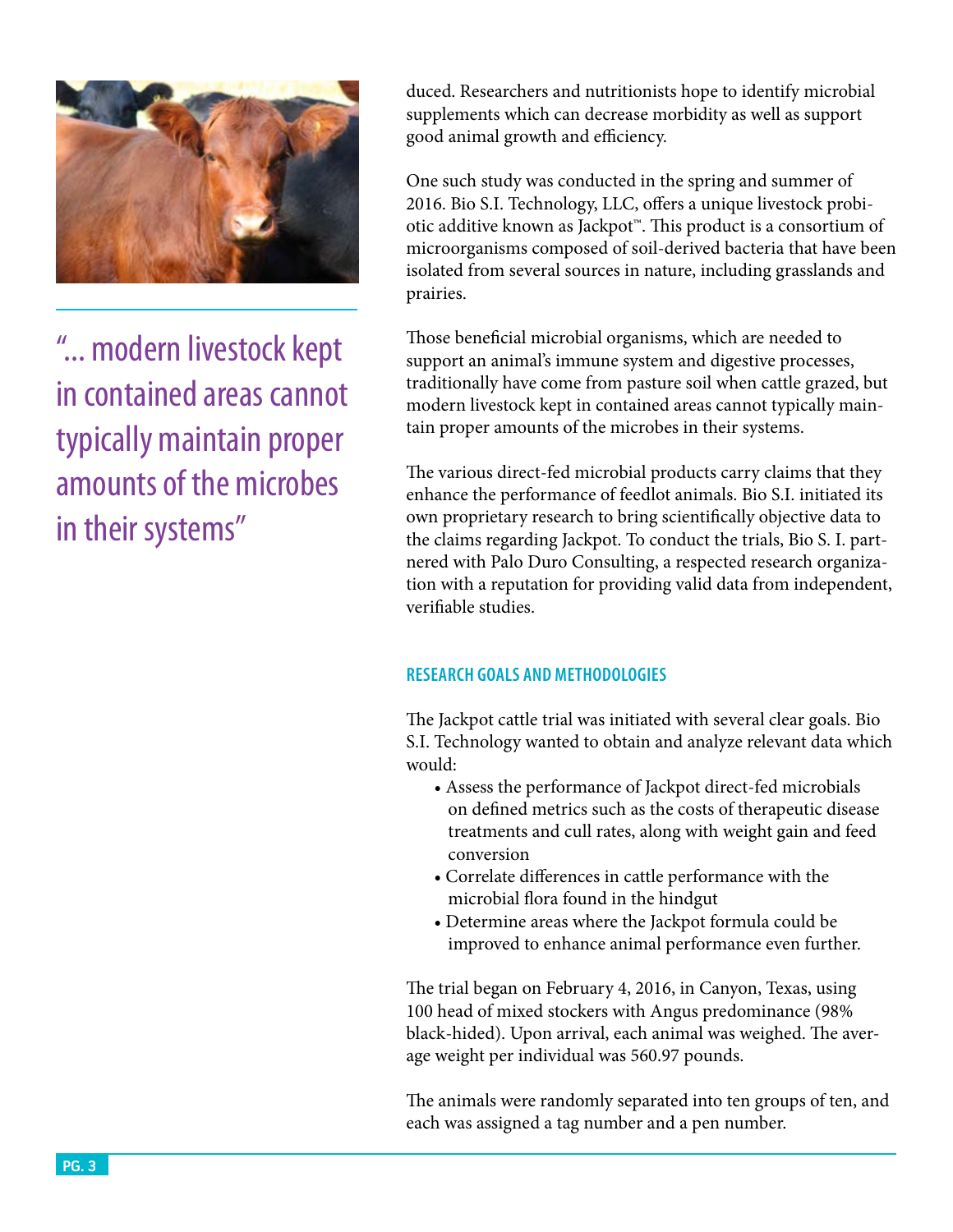Five of the groups (50 total head) were chosen to be fed a normal diet, while cattle in the other five pens were fed a ration supplemented daily with Jackpot probiotic. The Jackpot was blended into the daily ration via mixing wagon at the continued rate of 1 ounce (30 ml) per head per day for the entire trial. Rumensin® was also included throughout the research period.

When the project began, one of the animals was dead on arrival and another had to be removed for lameness, so the control group not treated with Jackpot represented 48 individuals (three groups of ten and two groups of nine).

Also at the time of the initial processing, two cattle from each pen were randomly selected to be tracked for fecal samples. That total of 20 (ten from the treatment group, ten from the control group) formed a reliable representative population for effective further analysis. Fecal samples were subsequently taken from those exact designated individuals throughout the duration of the trial, which lasted 221 days. The fecal samples were collected at Day 0 (Intake), Day 45, Day 60, Day 120, Day 180, and Day 221, just prior to slaughter. Information derived from these samples is not included in this whitepaper and will be analyzed in another phase of the trial.

The feeding trial was set up as two segments. The timeframe of the first segment was to measure the cattle from 0 to 60 days, at which point the animals' performance would be carefully measured and recorded. The second phase was to last until Day 221, with performance metrics also measured and evaluated at Day 120 and Day 180. Additional data was collected at slaughter and in post-mortem analysis.

All of the cattle were observed daily for any individual animals exhibiting signs of Bovine Respiratory Disease (BRD). Steers identified to be ill were processed through the squeeze chute for collection of temperature, body weight, and administration of therapy.

### **RESULTS ON MORBIDITY**

One of the most exciting aspects of the trial was the data that researchers found regarding the costs of treating cattle for disease. Believing that probiotic supplements can enhance an animal's immune functions and promote better overall health, it was important to verify if Jackpot could be a positive influencing factor.

One of the most exciting aspects of the trial was the data that researchers found regarding the costs of treating cattle for disease.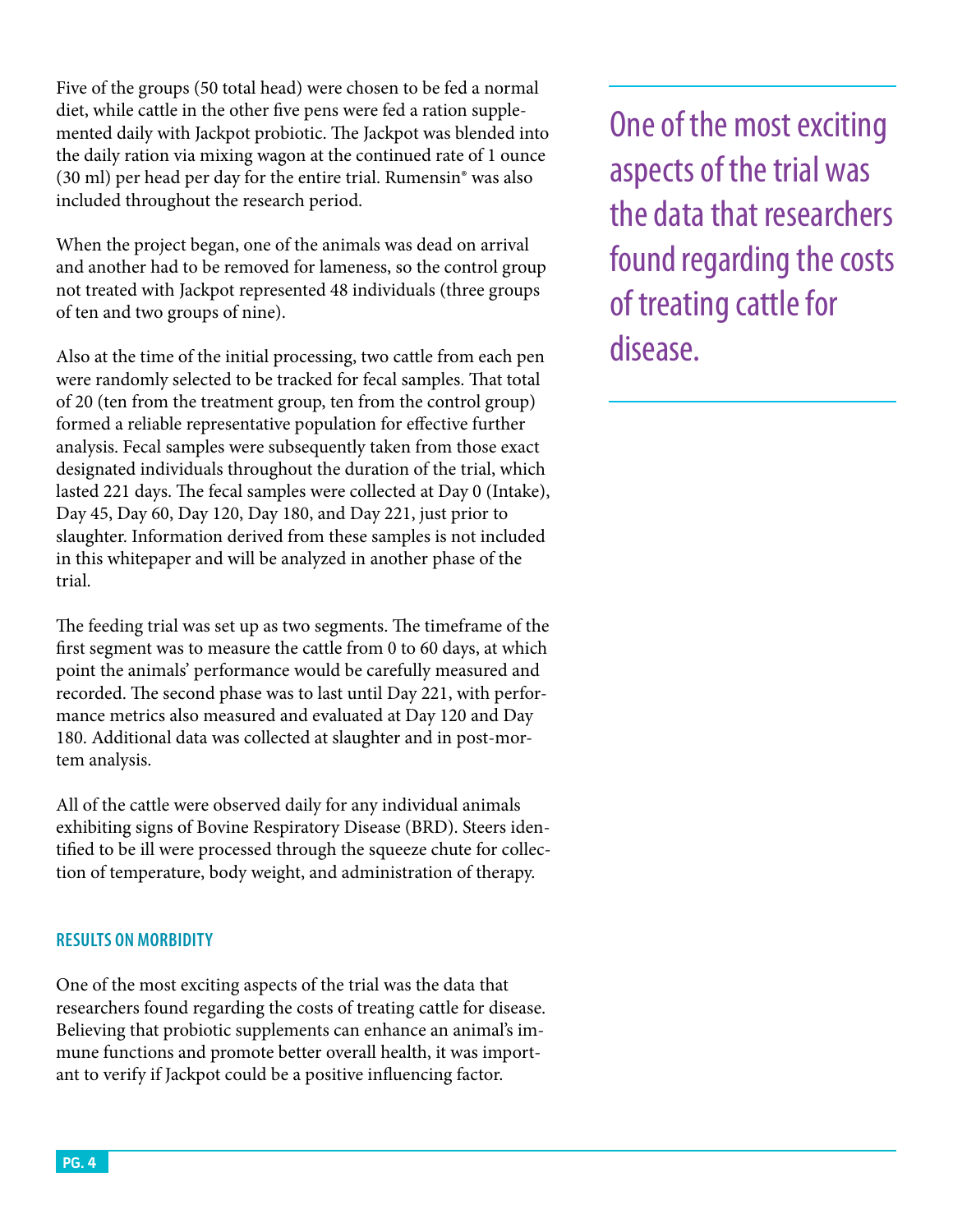If supplementing feed with a microbial product such as Jackpot can lower herd treatment requirements and costs so significantly, the investment in the probiotic is clearly well worth it.

The expense of medicinal treatment can have a significant impact on a livestock operation's profitability, so any financial benefit resulting from a DFM program would be a definite bonus.

The trial data clearly showed that there was a lower incidence of disease in the Jackpot-fed group vs. the control group.

13 of the cattle (26% of the herd) from the group with no probiotic in their ration had to be pulled for disease treatment, compared to only eight animals (16% of the group) from the cattle fed with Jackpot. That 10% difference is a considerable advantage.

Even more impressively, eight of the cattle from the non-DFM control group required a second medicinal treatment (a 61.54% incidence) for their illnesses, and three of them needed to be pulled for a third and/or fourth treatment. Only two of the animals from the Jackpot-fed group (25%) needed follow-up therapy.

Overall for the trial, the cost of treatment for the cattle in the control group totaled \$450.19, which worked out to a cost-per-head average of \$9.38. For the group of animals that were fed Jackpot, the entire treatment cost was \$191.59, resulting in a much more economical per-head average of just \$3.83.

If supplementing feed with a microbial product such as Jackpot can lower herd treatment requirements and costs so significantly, the investment in the probiotic is clearly well worth it.

### **POST-MORTEM RESULTS**

The day after the conclusion of the trial – Day 222, September 13, 2016 -- the processed carcasses of the cattle involved in the research project were all carefully evaluated for signs of disease, plus hot weights, meat quality grades, and other categories.

Specimens were also harvested at slaughter of flank subcutaneous and/or lymph nodes to be examined for the presence of salmonella. The testing was performed by the Texas A & M Veterinary Medical Diagnostic Laboratory in Amarillo. In every case, the cattle which had been fed the Jackpot-supplemented ration produced a negative culture for salmonella.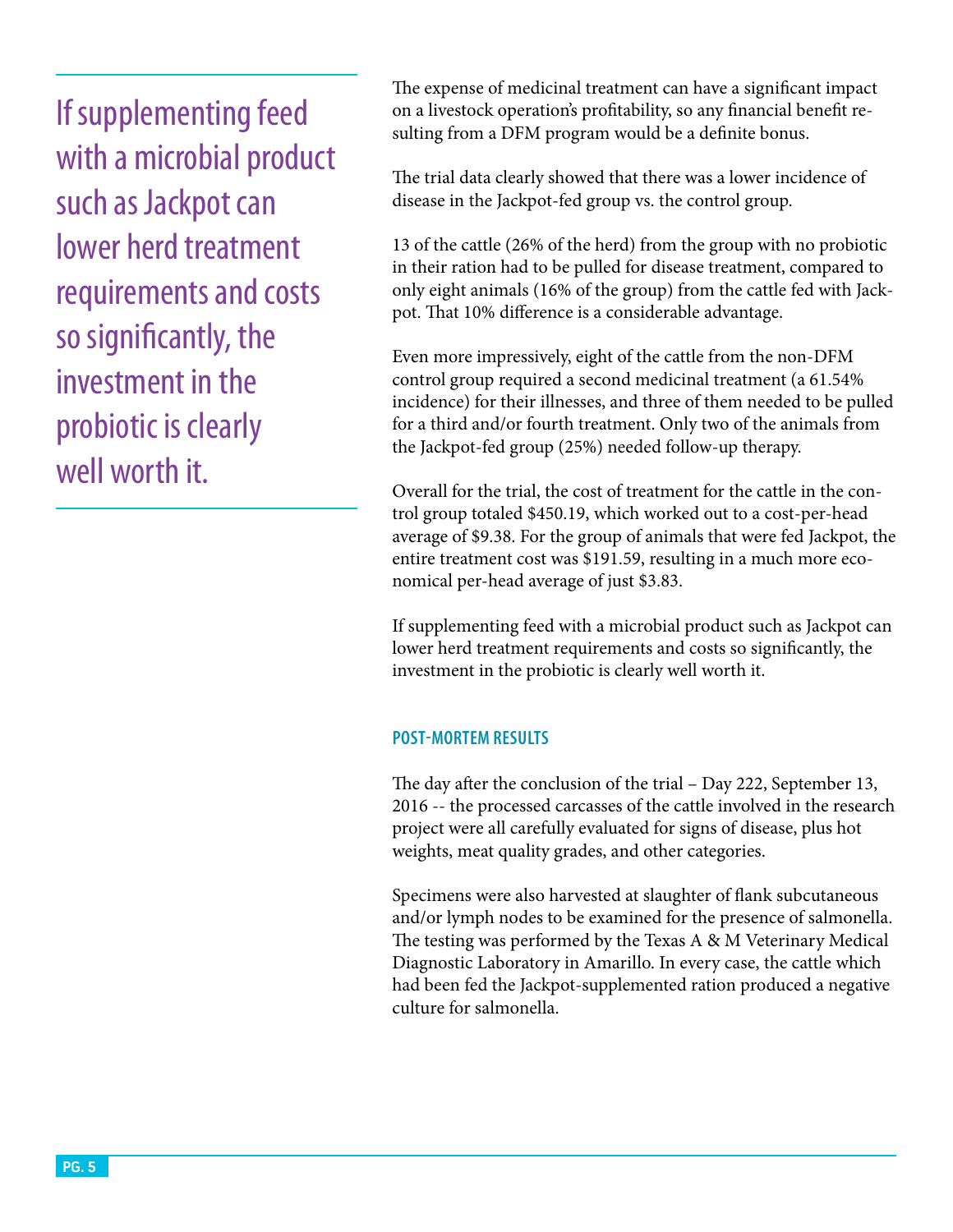#### **RESULTS ON FEED PERFORMANCE**

In addition to finding improvements in animal health and the potential for reducing treatments, the researchers monitored the trial data for weight gains and feed efficiency. Evaluations throughout the study – including benchmark assessments at Day 120 (June 3, 2016) and Day 180 (August 2, 2016) -- showed that the cattle treated with Jackpot microbials were consistently performing well on feed intake, feed conversion rates, and gains.

#### **FECAL ANALYSIS**

The fecal samples taken during the course of the research trial will be evaluated and correlated to the respective individual animals. That phase of the study is currently ongoing.

In addition to determining DFM performance in terms of disease resistance and other criteria, the efficacy of probiotic supplements can be measured in fecal content. That analysis will indicate the products' impact on lower gut response, and can help to show how the added microbials have succeeded in competing with specific pathogenic organisms (such as E. coli) for nutrients in the digestive tract.

That information can also be applied to the further improvement of Jackpot and the development of other potential new DFM products, by suggesting which ruminal bacteria can support optimal performance in the cattle's digestive systems.

#### **CONCLUSION**

Ongoing concerns about the use of antibiotics in livestock production will give added motivation to manufacturers and cattle producers to emphasize the development and implementation of effective natural, non-GMO, probiotic supplements. Additional research and experimentation will continue as nutritionists look for the best combinations of microbes to achieve the greatest results.

Although direct-fed microbial products in beef cattle are still relatively new concepts, they are generating a noteworthy amount of positive effects and increased attention. Numerous university and independent studies have demonstrated measurable improvements in animal performance with probiotic products.

As the Pew report noted in its summary, "Alternative products should be considered as one part of a comprehensive herd or flock health management program aimed primarily at the prevention of diseases, rather than curing of infections. An alternative product's efficacy and cost-effectiveness will be central to farmers' decisions about whether to use it, and the sharing of experiences and lessons learned is likely to be as important as formal economic analyses."

In other words, when a probiotic product works for your friends, it should be worth considering. Experienced cattle operators know how to feed and manage for cost-effective gains, but as the old saying goes, you can't put weight on a dead animal.

Morbidity and mortality are always threats to receiving cattle when they are subjected to a wide range of stresses and diseases. If direct-fed microbial treatments can minimize animals' digestive/intestinal disorders and support